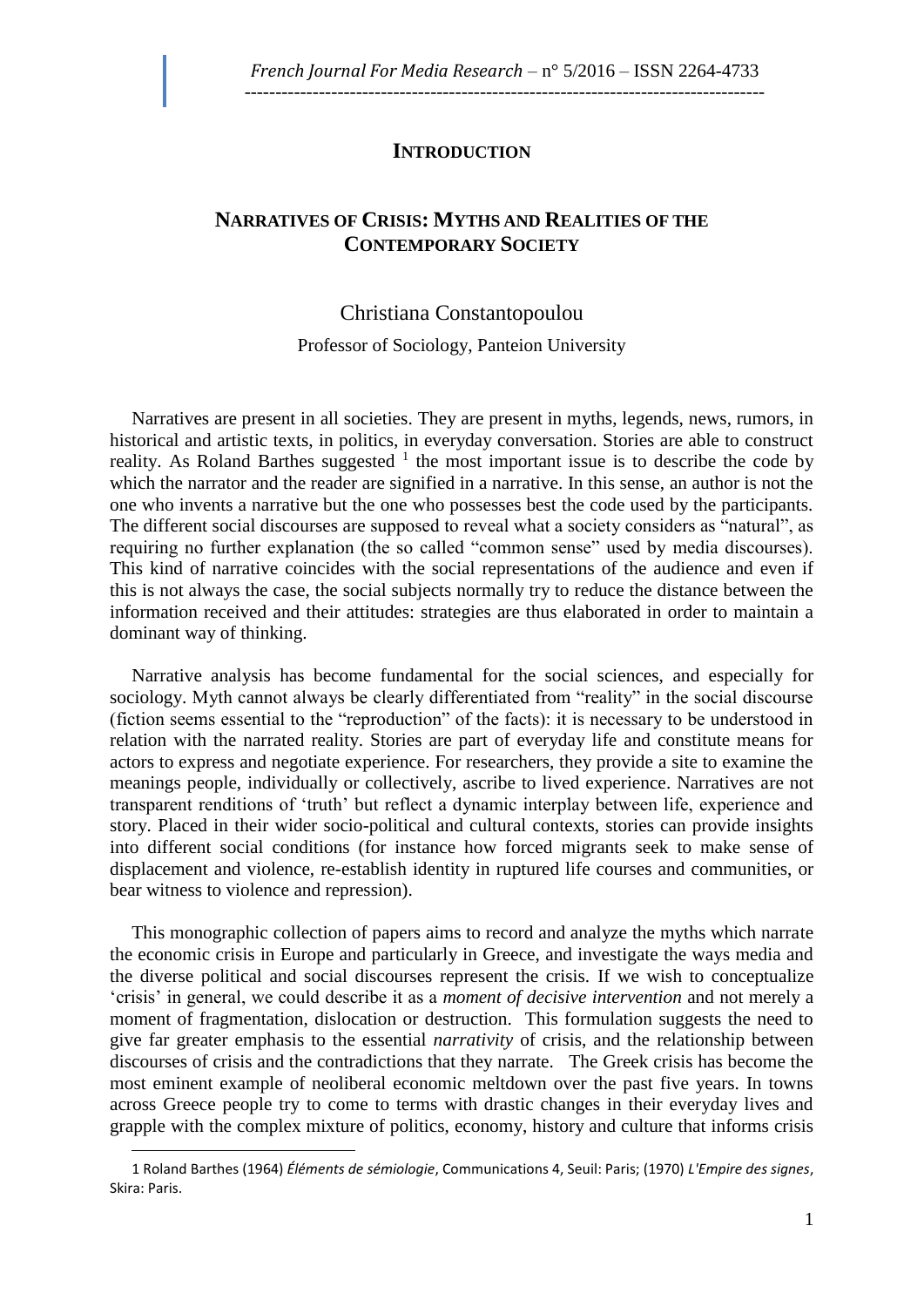experience. Political discourses on the other hand (appearing in the press – the rhetorical strategies and linguistic devices deployed by the media in the narration of the events) mostly underline "identities" and the games of power in national and international fields, producing (framing, reproducing or simply adapting) the contemporary beliefs and doxa (on justice, neocolonialism and otherness, primary issues around the economic crisis); for instance, European politicians have focused on the "morality tale" and this in turn makes the structural solutions required for the survival of the euro politically unworkable; the European Commission has used the crisis as evidence of the dire consequences following from lack of reforms. Instead of profligate citizens the Commission sees inefficient states that are potentially creating impediments to growth. Notably, the Commission's vision of desirable reforms for the purposes of growth reach well into the basic structures of European welfare state, on social policy, pensions, and health care, but this time under the guise of a fiscally mandated adjustment that should be binding on Member State through the process of economic policy coordination.

Many issues (mythic versions) necessitate to be investigated in order to understand how contemporary representations narrate society. Contemporary (logical, common sense or "elite") narratives of different aspects of "crisis" (due to Debt as well as to changing patterns of Culture and Values) "reinvent reality" in terms related to "economic" or "political" power and relations among national and supranational categories.

Some frames of the contemporary (multiple) aspects of the crisis in Europe (case studies), are further analyzed in the articles of this volume; more precisely narrations of contemporary European issues (such as Eurozone governance, Italian elections, Greek political strategies during the debt crisis, politics in Czech Republic, Latvian economy, Polish ageing perceptions, German press on the crisis), constitute interesting examples in order to investigate the multiple facets of this "phenomenon" which is not only economic, and of course not only "Greek" (despite the dominant contemporary conviction). The importance of these studies is the fact that they cover different cases, each one of them representing emblematic examples reflecting characteristic figures for the dimensions of the crisis: including 3 ex-communist countries (having dealt with post-communist social destabilization), two cases of "South Europe" (differently affronting –because of their different situation- the global European issues of crisis), and finally the case of German Press (representing the hegemonic discourse on economic crisis in Europe). Thus, particular aspects of social narrations of the phenomenon described as "crisis" (as a contemporary characteristic of Southern European and then of all European societies), are analyzed in the articles hosted in this volume.

First of all, asymmetrical power relations within the European Union (especially during the crisis of the Eurozone), may reveal (neo)colonial governance and (post)colonial experiences which are of course not described as such by the official European versions. This analysis proves that the problem of nations' inequality towards real power determines (above anything else) the European dynamics; any narratives on states' failure to properly affront the crisis, usually dissimulate this first condition of the "diplomatic game", making of course political "solutions" inadequate to affront the real problem(s). In the strategy of the official European version are nevertheless totally taken the citizens of the different European countries: attitudes which can be easily understood when we examine the values which support the different kinds of political vote in Italy but also the political strategies in Greece. Values are conceptions of the desirable, are 'what should be' for the individuals. So, having a political